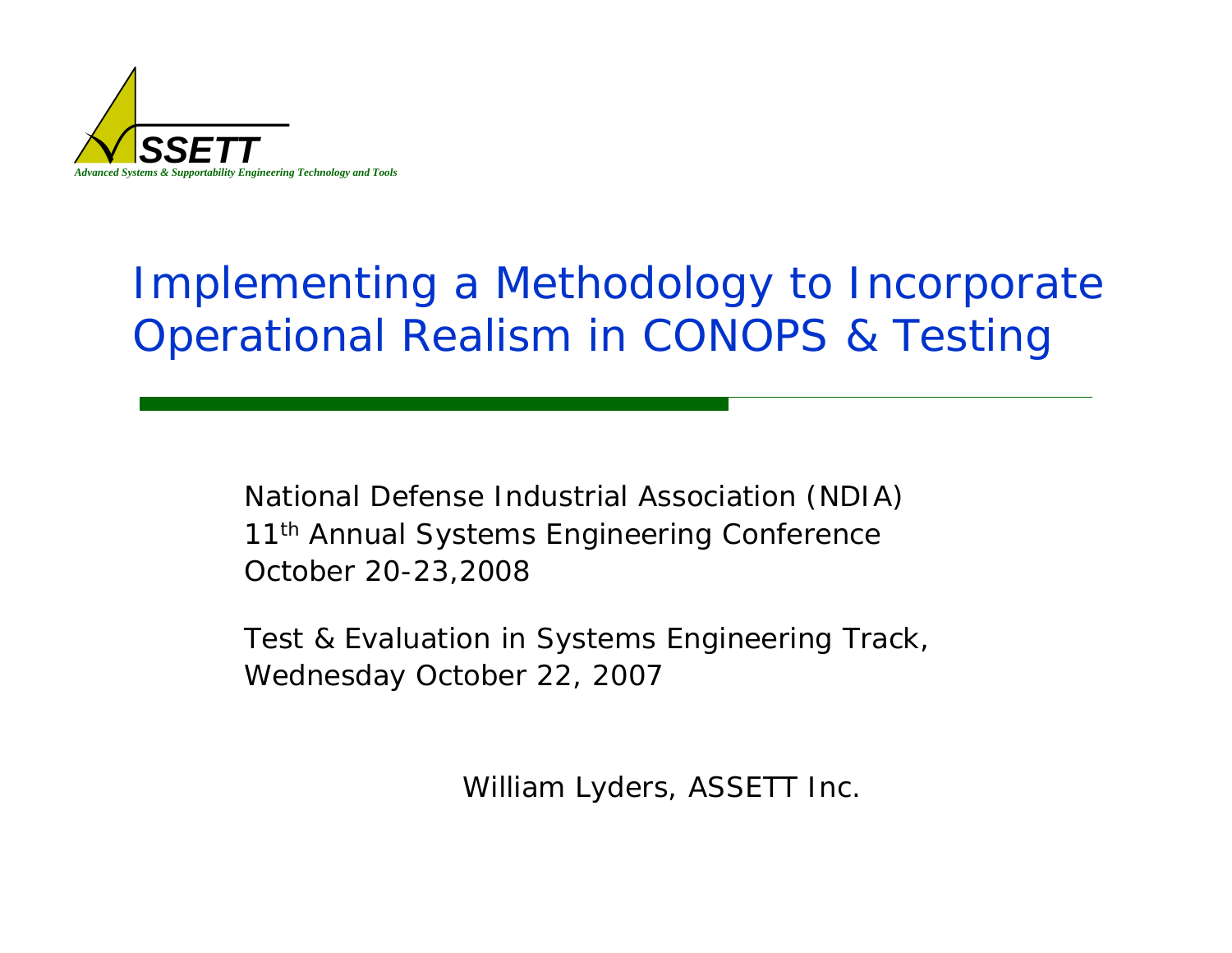



Agenda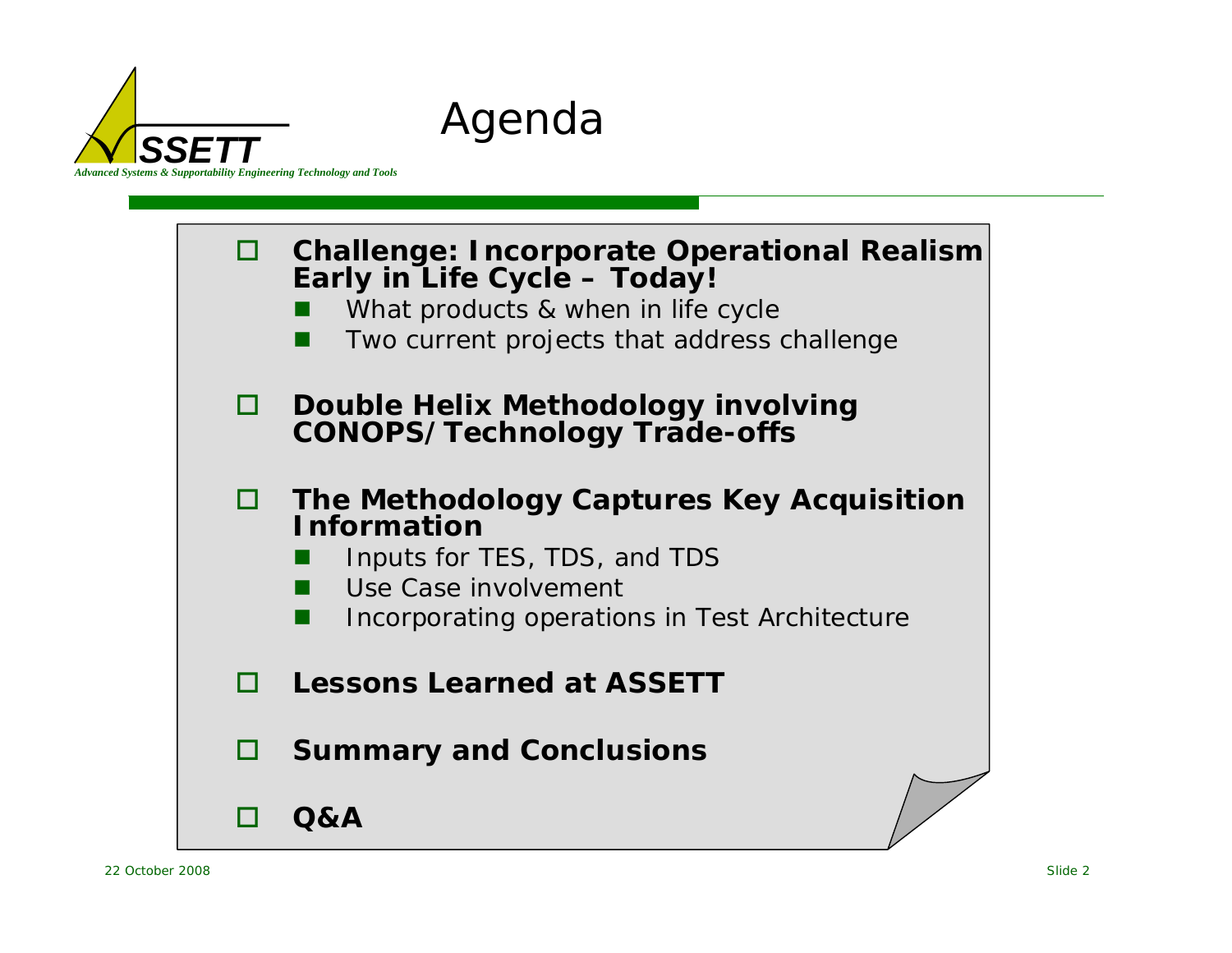*SSETT* Challenge: Operational Realism Early in Cycle

*Advanced Systems & Supportability Engineering Technology and Tools*

#### $\Box$ Challenge – NDIA SE Division DT&E Report [April 2008]:

 $\overline{\phantom{a}}$  **Finding:** Operational realism is often not included or detailed in the earliest phases of acquisition, such as during generation of the CONOPS, ICD, TDS, and TES

#### $\overline{\phantom{a}}$ **Recommendations:**

- П Operational realism must be given due diligence during the generation of the CONOPS, then flowed into the ICD, TDS, and **TFS**
- $\Box$  CONOPS should have iterative updates beginning when technology constraints are identified…
- O. These updates need to flow into the ICD, TDS, and TES or their respective follow-on documentation.

 $\Box$  *In the following charts, the approach being done by a small business, ASSETT, is shown to be accomplishing the recommendations.*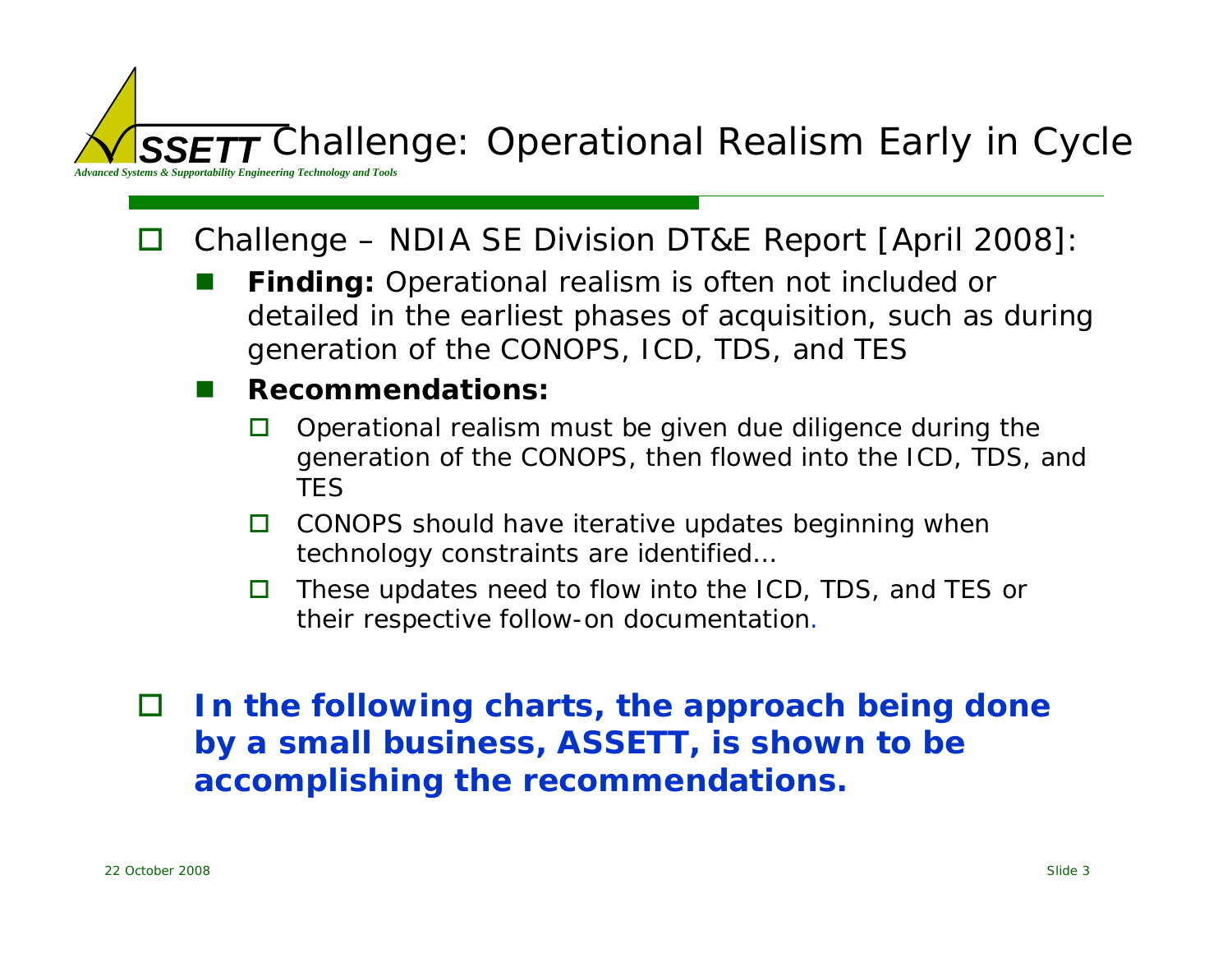## Operational Realism and CONOPS

*Advanced Systems & Supportability Engineering Technology and Tools*

- П Operational Realism – The tasks and activities, operational elements, and information exchanges required to conduct operations
	- $\overline{\phantom{a}}$  DODAF Operational View in a System Architecture
		- П Includes high level operational concepts [e.g. CONOPS],
		- П Operational activities sequence and timing descriptions
		- П Activity and Logical data models
	- $\overline{\phantom{a}}$ Trade-offs between operations and technologies
- $\Box$  CONOPS – *A Concept of Operations is defined as a description of how a set of capabilities may be employed to achieve mission objectives or a particular end state for a specific scenario*
	- $\overline{\phantom{a}}$  A CONOPS for critical mission segments should be in place for all mission scenarios
	- $\overline{\phantom{a}}$  Currently, a CONOPS is not updated for a platform even though a technology improvement is installed or a new capability made available…CONOPS should change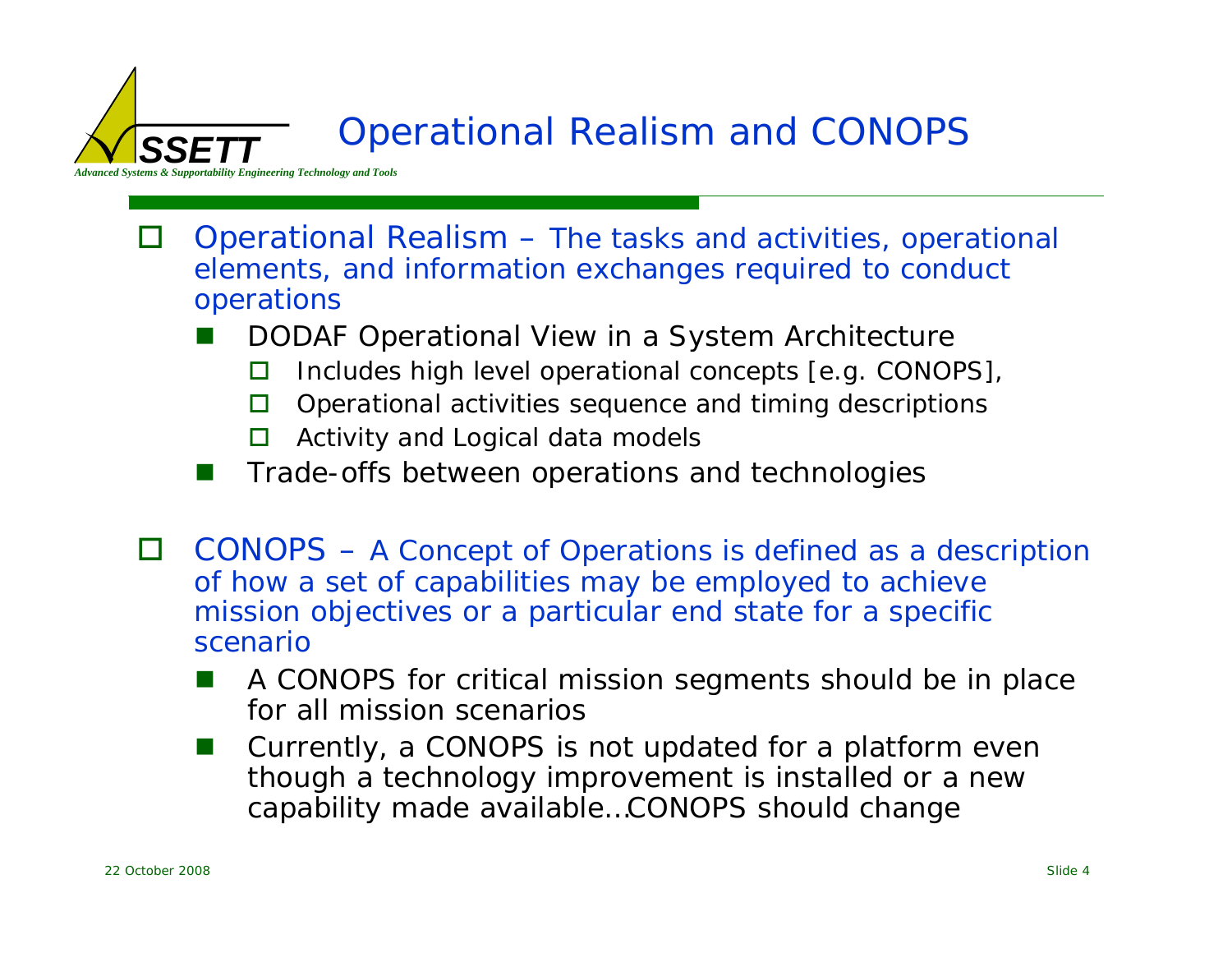## Operational Realism Products Evolve Early in Acquisition and SE Process

*Advanced Systems & Supportability Engineering Technology and Tools*

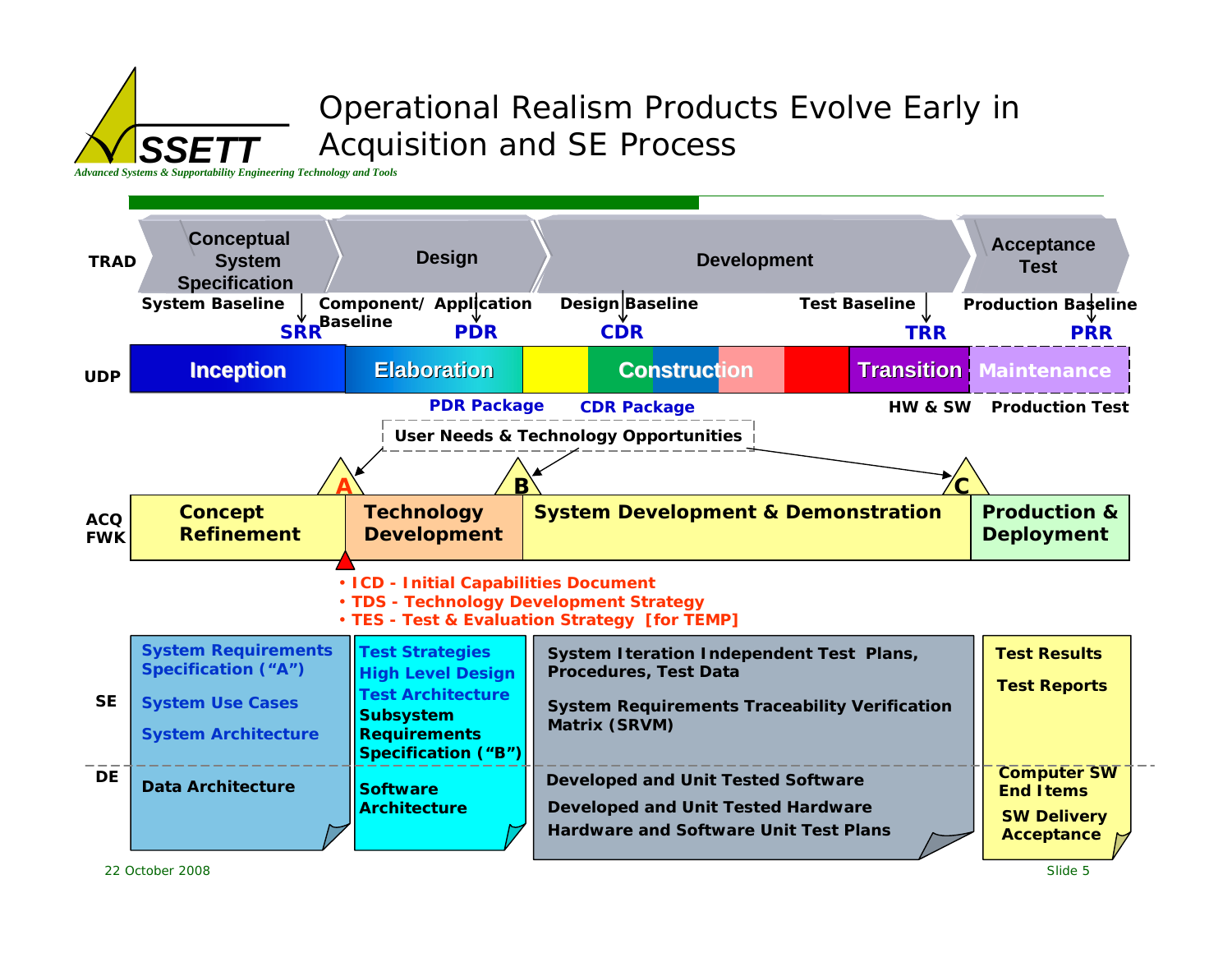

Two Current ASSETT Projects Address Operational Realism

### **SBIR N05‐149 Combat System of the Future**

- **Non‐Traditional View of the Submarine**
	- **Provide the Basis for Ship Design**
		- **HSI Impacts Manning Reduction that Drives Stores, Accommodations, and Supplies**
		- **Maximum Use of Technology that Drives Power, Cooling, Volume, and Footprint Requirements**
	- **Identify Changes in CONOPS and Training**
		- **Allow CONOPS to Change as <sup>a</sup> Function of Technology**
		- **Develop Confidence in New Analysis Tools and Automation**

### **ONR Capable Manpower Initiative**

- **BAA 007‐013 – Improved Manning and Optimized Personnel (IMOP)**
	- **Top‐Down Approach to Estimating the Manning Requirements for a Platform**
	- **Searches for an Optimum Manning Solution Among Number of Operators, System Resource Requirements and Mission Tasking**



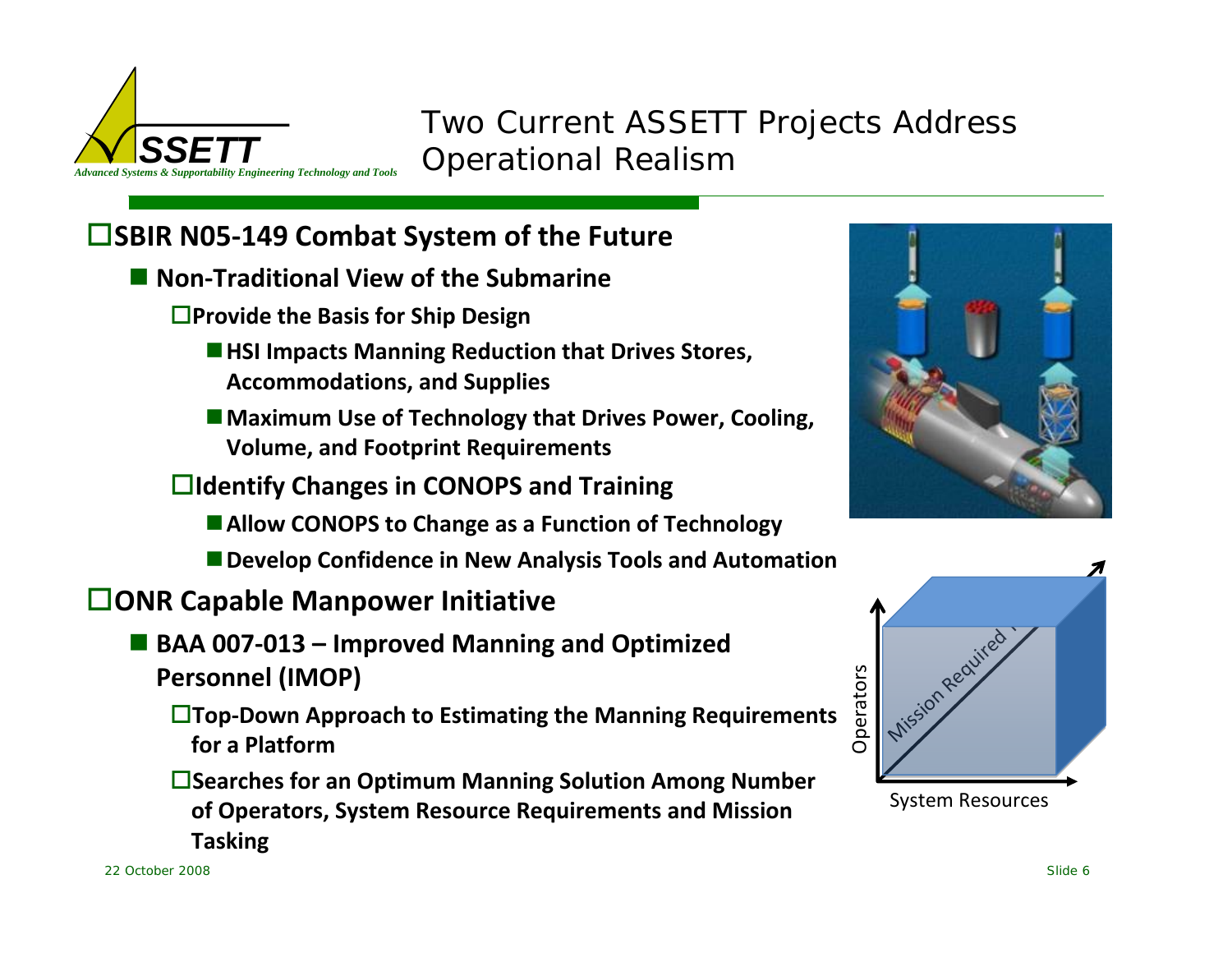

Our CSoF Methodology Incorporates Operational Concepts and Technology



**Double Helix Approach Leveraged from the DARPA Command Post of the Future [CPoF])**

- • **Technology (Helix 1) and CONOPS (Helix 2 ‐ Operator's View) Evolve and Over the Life Cycle of the System (Concept Through Disposal)**
	- **Understanding the Operator's View and What Is Needed for Effective Decision Making Is Necessary In Order to Apply New Technologies Effectively**
	- $\blacksquare$  **Conversely, the Operator Needs to Be Made Aware of New Technologies and How They May Impact His Decision Making**
	- **The Blue Vertical Bars Represent Points in Time When an Exercise Is Run to Determine if Changes in Technology or CONOPS Would Enhance the Operator's Ability to Make Accurate Decisions. Typically this Exercise Is Via the Web or Video Conferencing**
	- $\blacksquare$  **The Orange Vertical Bars Represent Point in Time When Actual Experiments Are Run to Analyze the Benefits of New Technology or Changes in CONOPS.**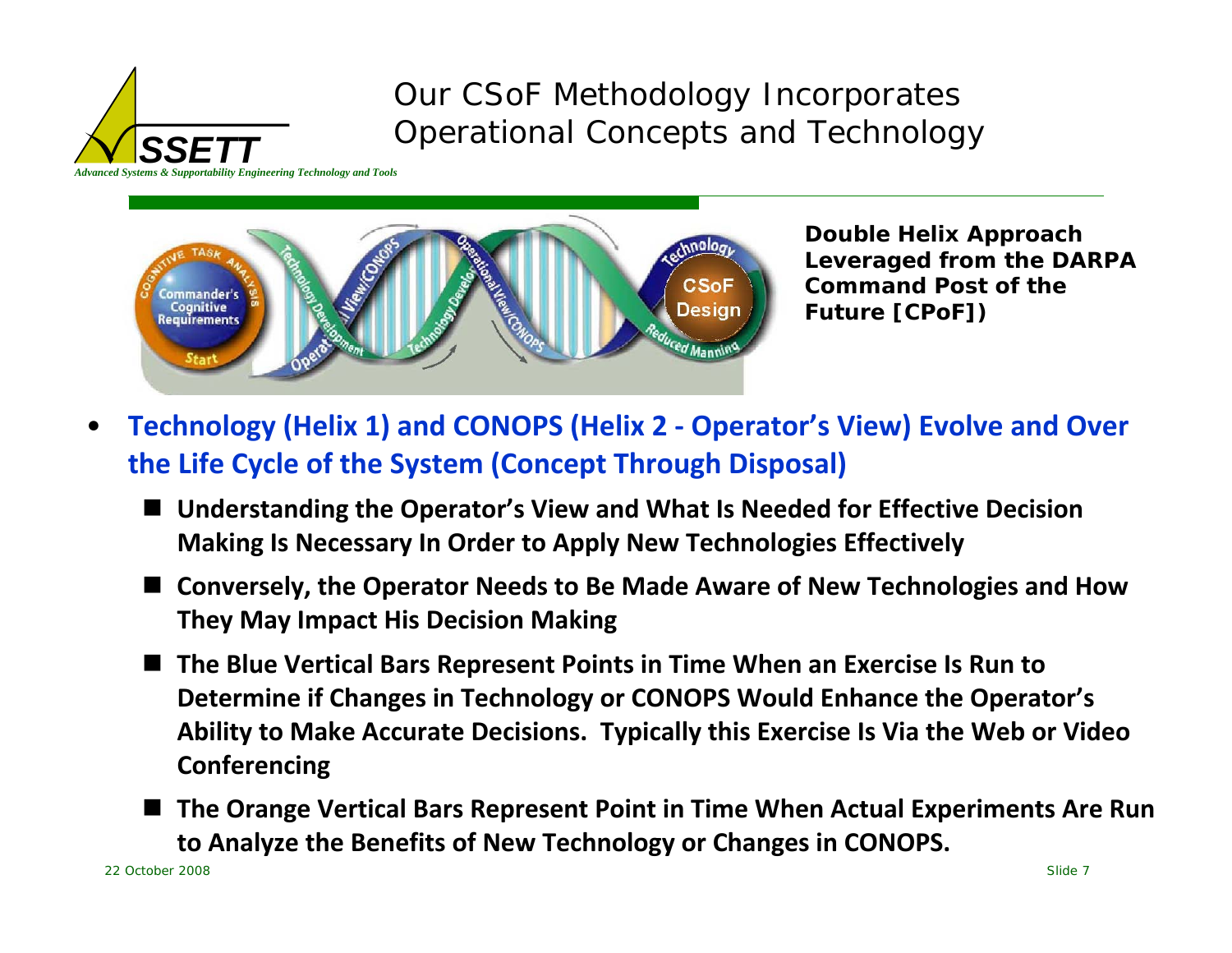

## Mission Driven Design



 $\Box$ **Top Down Approach that Focuses On Ensuring Mission Success**

#### F. **Develop Mission Scenarios**

- r. **Determine Alternatives for Presenting Information to Operator (s)**
- **The ASSETT Team Executes Web Exercises, Interviews, & Team Experiments SMEs Identify the Decision Points and the Information Required**
- **Required Information Provide the Required Information System Engineers Determine Technologies and Capabilities Necessary to**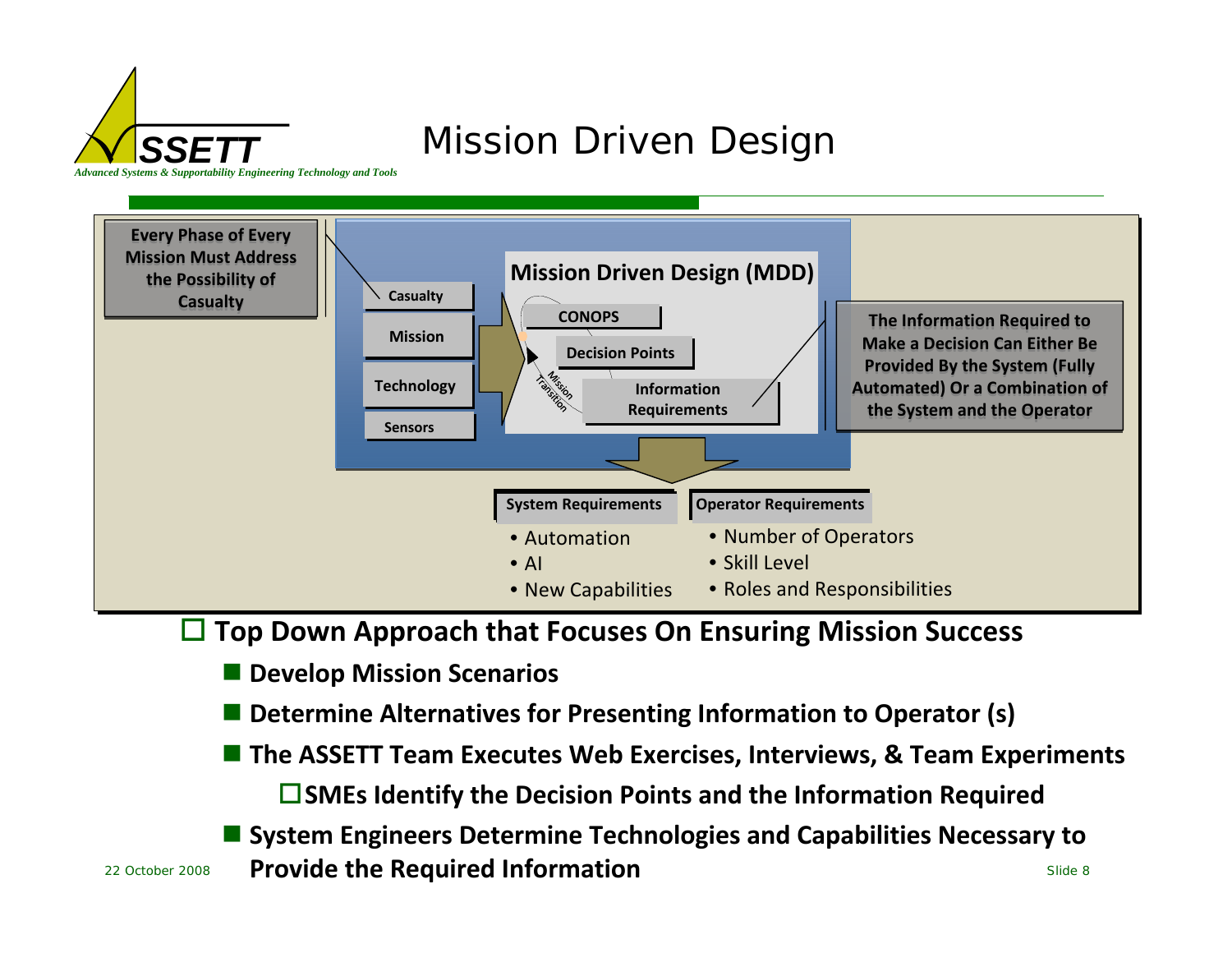### Operations & Technology Analyses Driven by Missions to Optimize Manning – Data Gathering

*Advanced Systems & Supportability Engineering Technology and Tools*

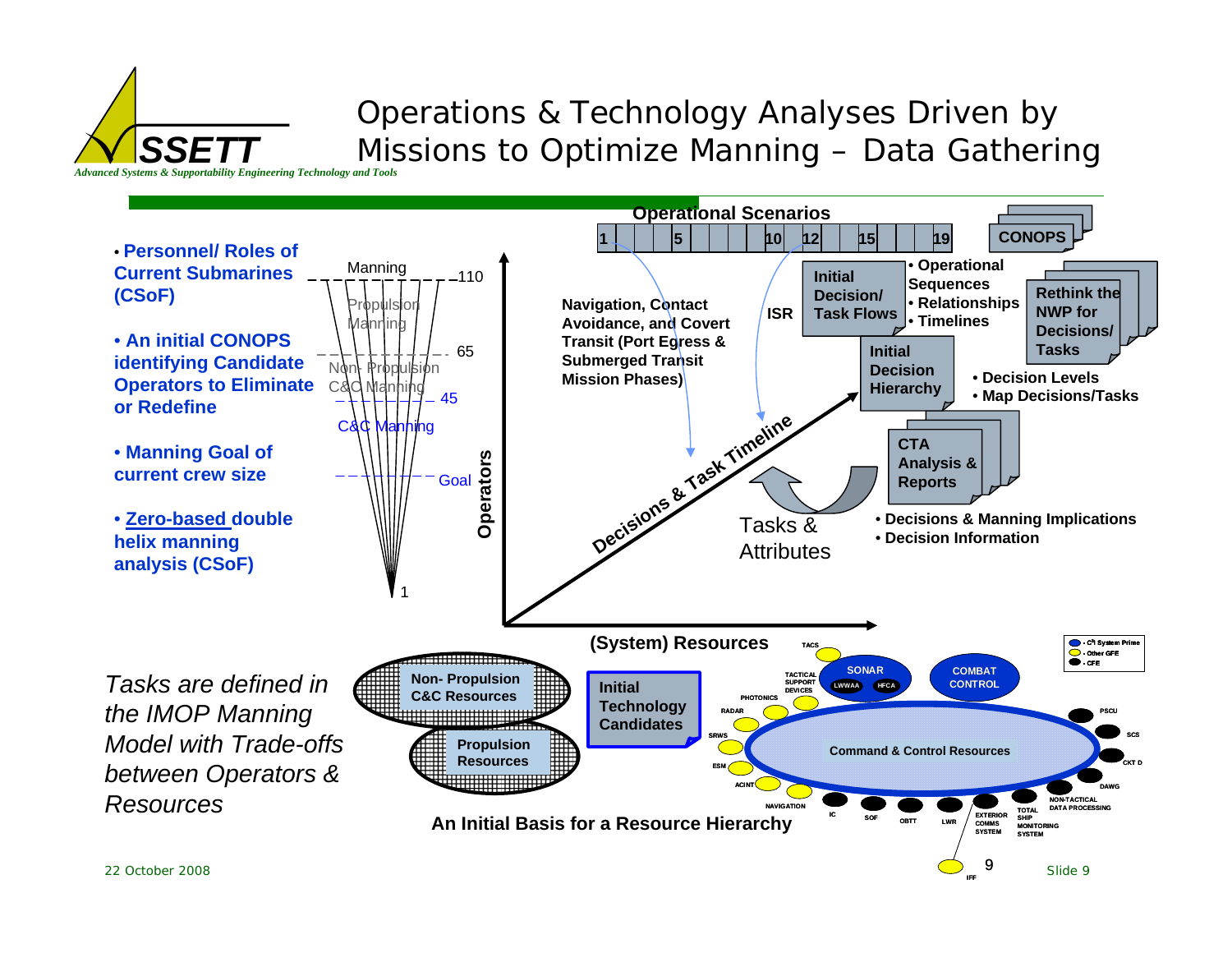## Building with the Combat System of the Future (CSoF) Process



*Advanced Systems & Supportability Engineering Technology and Tools*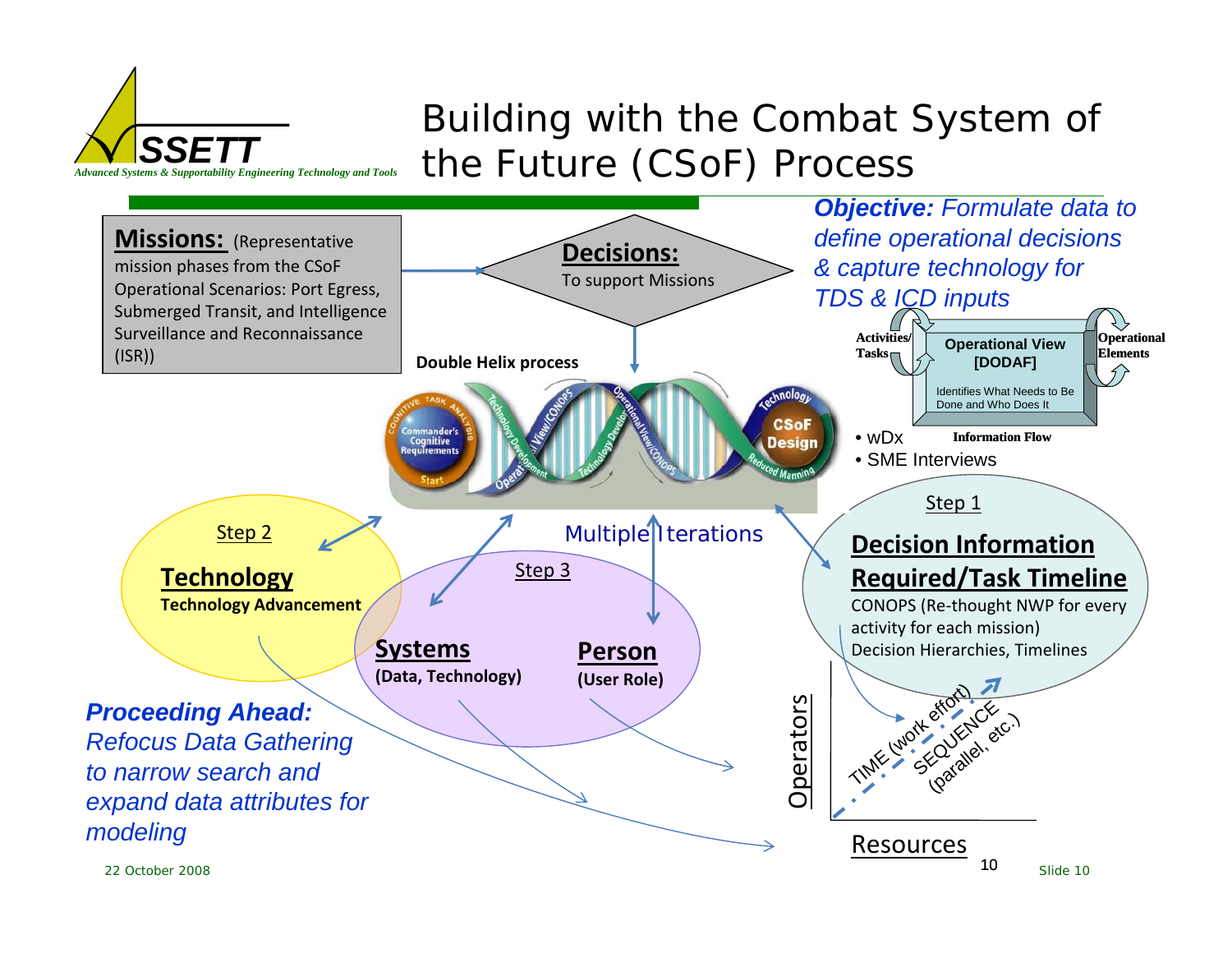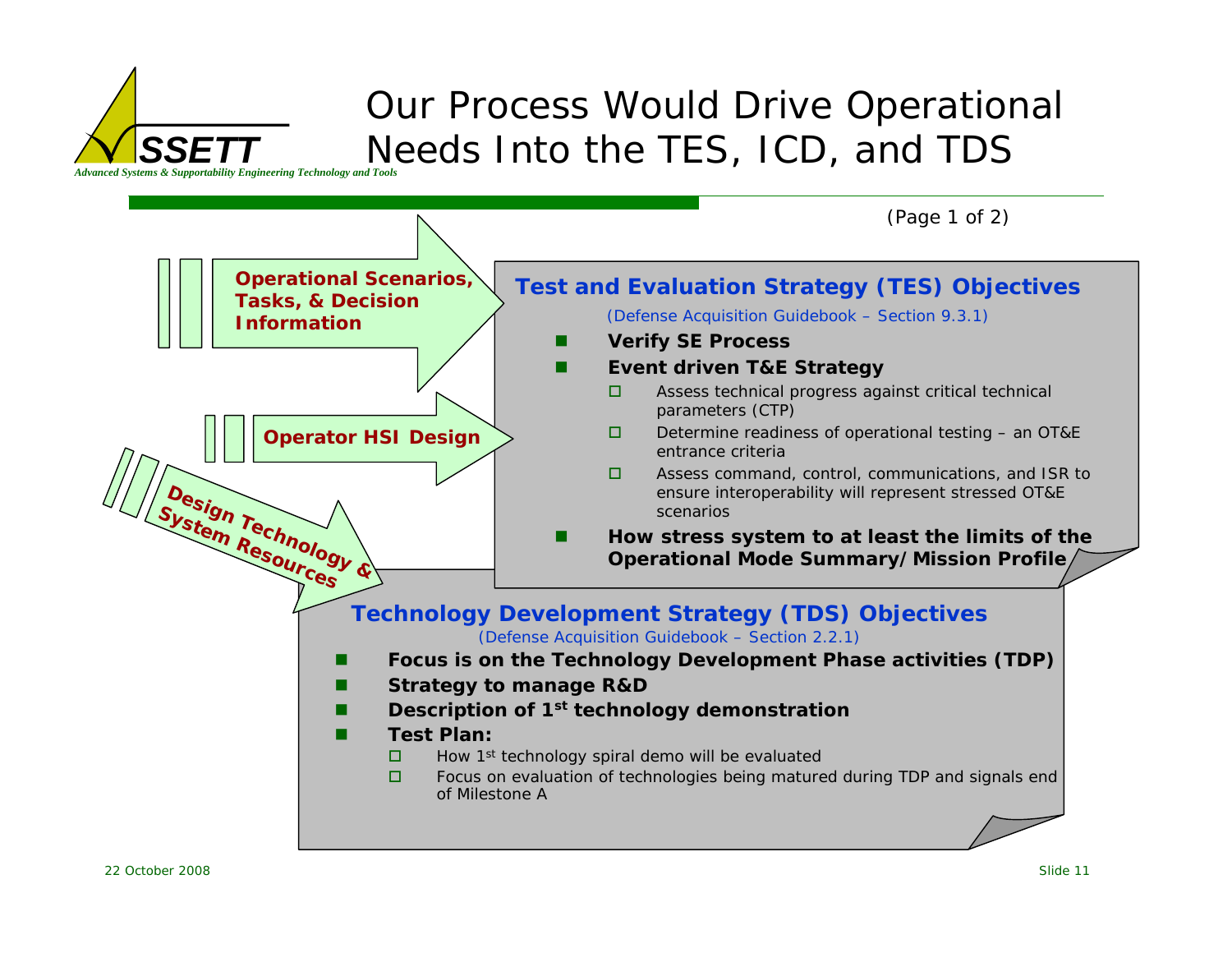## Our Process Would Drive Operational Needs Into the TES, ICD, and TDS



*SSETT*



An important effort to define Initial Capabilities is to perform a demonstration of *conceptual designs including Command & Control Display Concepts for operational scenarios – such as those done by the CPoF and CSoF projects.*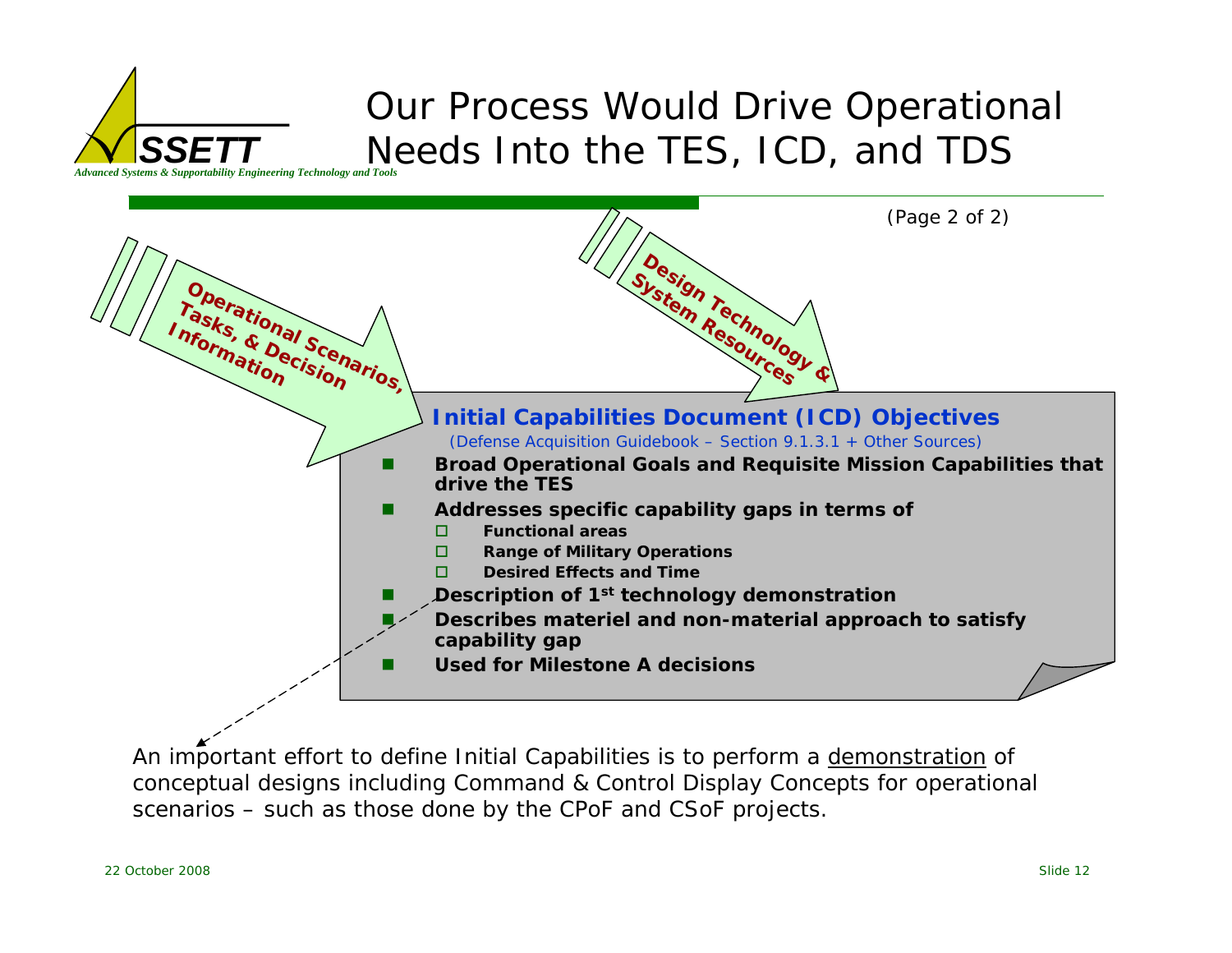### *Advanced Systems & Supportability Engineering Technology and Tools* Use Cases provide a good Link to Operational Test Validations



*performed by the end user of a system, that has some useful outcome.*

•**Use cases (UC) are a popular way to express operational & system requirements** • **A UC spans between the user needs and system functionality** • **The UC directly states the user intention and system response of each step in a particular interaction.**

• **Mission Analyses result in defining tasks in an operational scenario that needs to be completed.**

• **These tasks become the basis for defining use cases**

• **A system design that satisfies a UC meets an operational need.** 

*A good Test Strategy includes a Test Plan that performs Test Cases involving Uses Cases for both DT&E and OT&E.*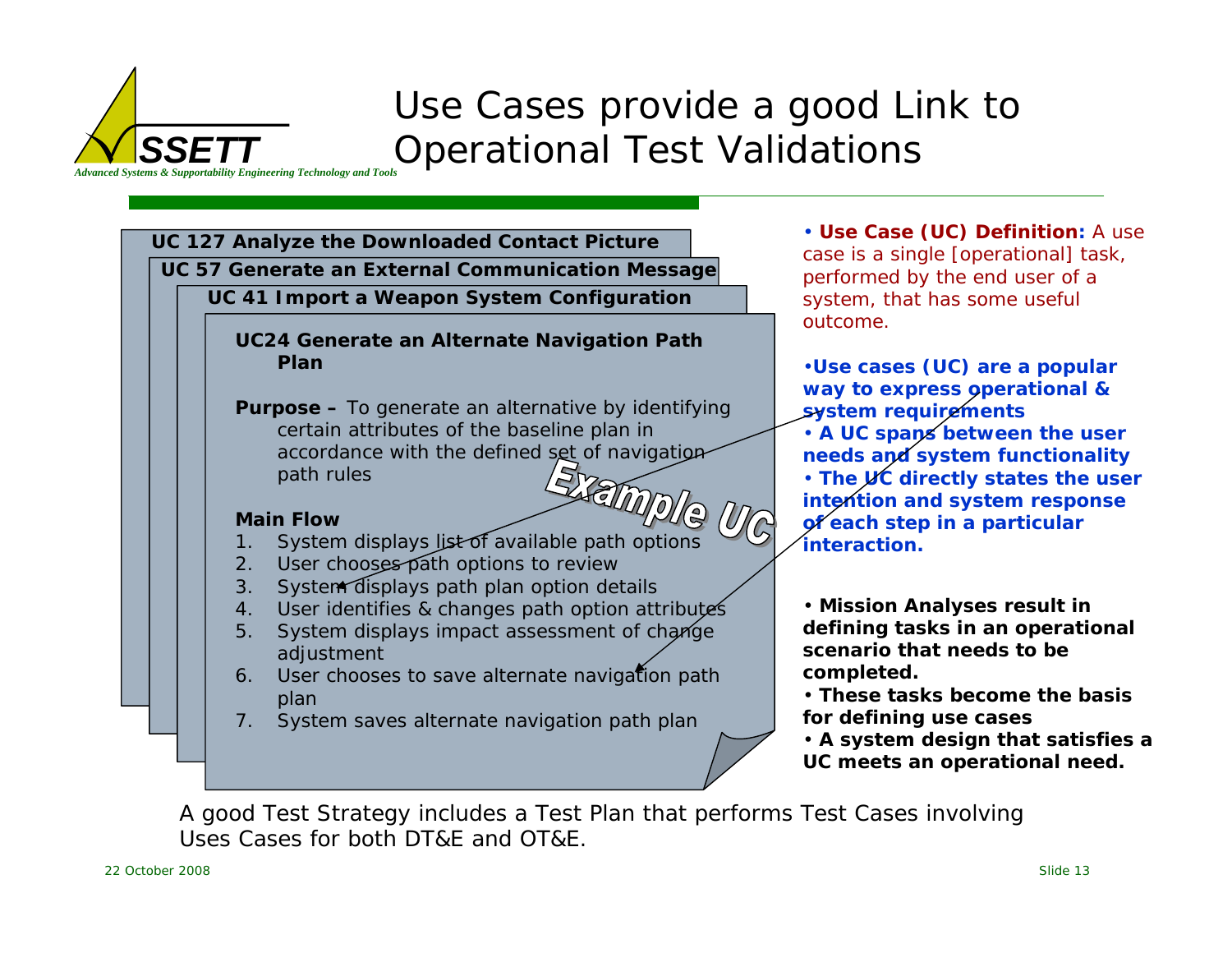SSE<sub>7</sub> Test Architecture incorporates Methodology Outputs

*Advanced Systems & Supportability Engineering Technology and Tools*

![](_page_13_Figure_2.jpeg)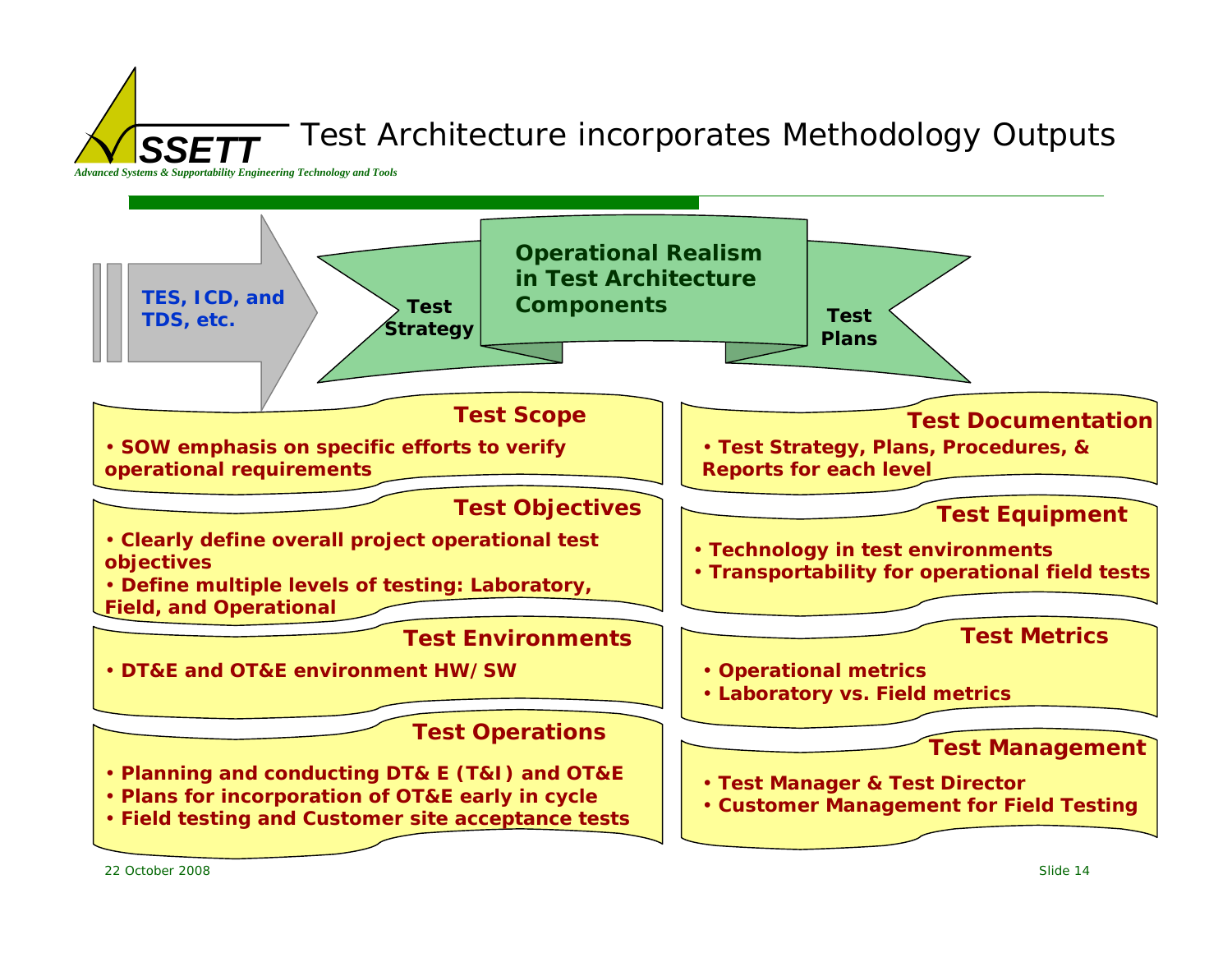![](_page_14_Figure_0.jpeg)

- $\Box$  The System Integration Planning Must Address All Levels of Test – Operational testing done at each level
	- Results in Multiple Test Plans
- **□** Minimize risks of meeting Operational requirements

- **Integrating DT&E Events with early OT&E Events**
	- **DT&E is Laboratory level testing – little or no human environment**
	- **DT&E uses simulators for operating environment conditions**
	- **OT&E includes the human element in testing**
	- **OT&E has the real platforms and real operating environments**
	- **Early OT&E Alignment in DT&E environment can be done**
		- **Plan long duration operability demonstration tests with real system operators**
		- **Schedule regular test shifts for 3-6 months for real system operators**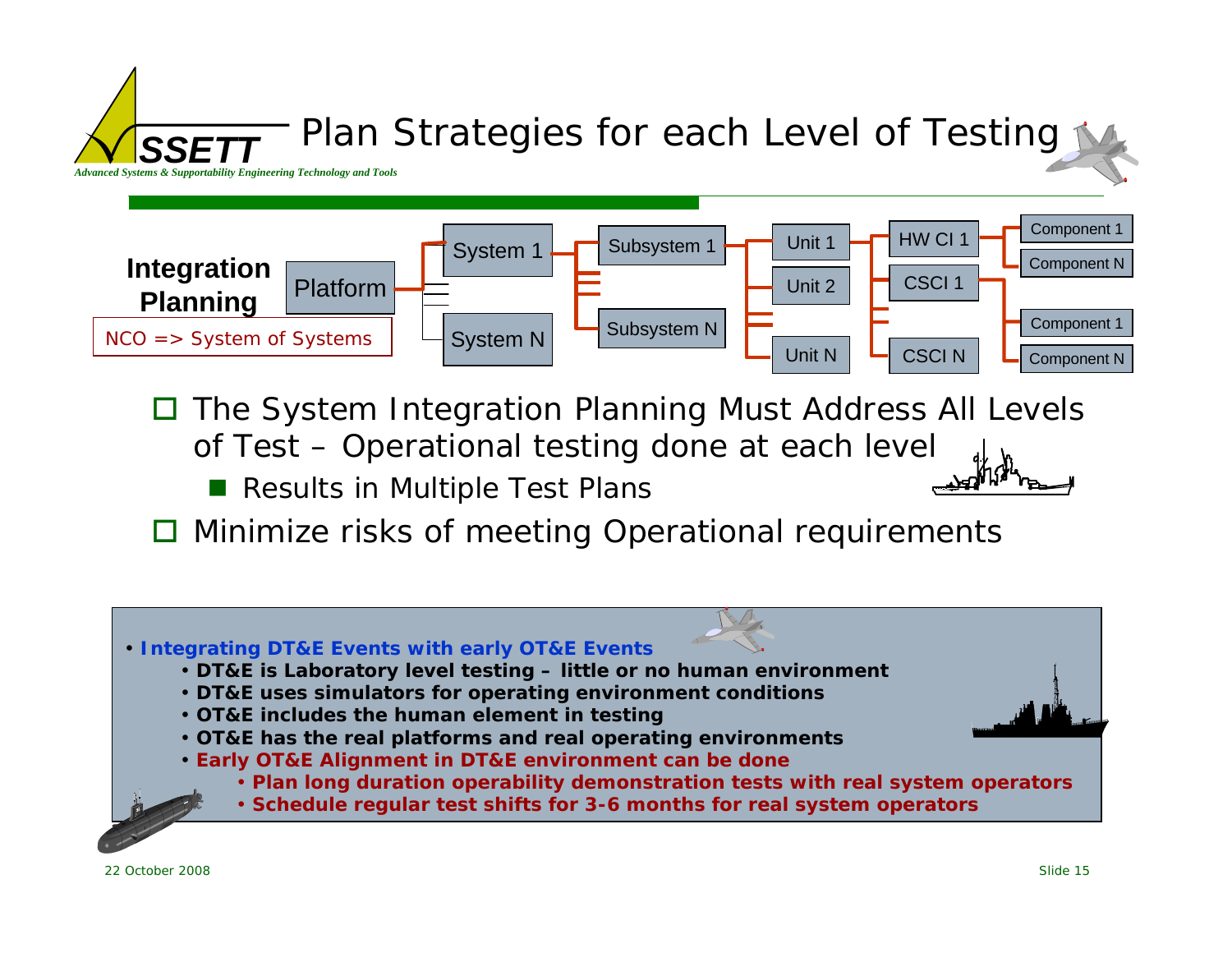![](_page_15_Picture_0.jpeg)

- n **Get testable operational requirements [e.g. use cases] defined early and agreed upon with the Customer**
- П **Getting the users involved early and often results in you building what the operational users want, not what they asked for**
	- $\mathbb{R}^3$ ■ Often when asked to clarify a requirements, the real need is **uncovered…not the "design" they "required"**
	- $\mathbb{R}^2$  **Results in fleet buy-in and more likely for operational acceptance**
- $\Box$  **The Navy ARCI project has CONOPS groups to address capabilities gaps currently not being supported now.**
	- $\mathbb{R}^3$ **After group meets, then they meet with contractors**
	- $\mathbb{R}^2$  **Initially a new capability could be requested and implemented without broad need. The group solves that.**
- П **Often involving an operational crew in laboratory testing will identify design improvements and improve acceptance later**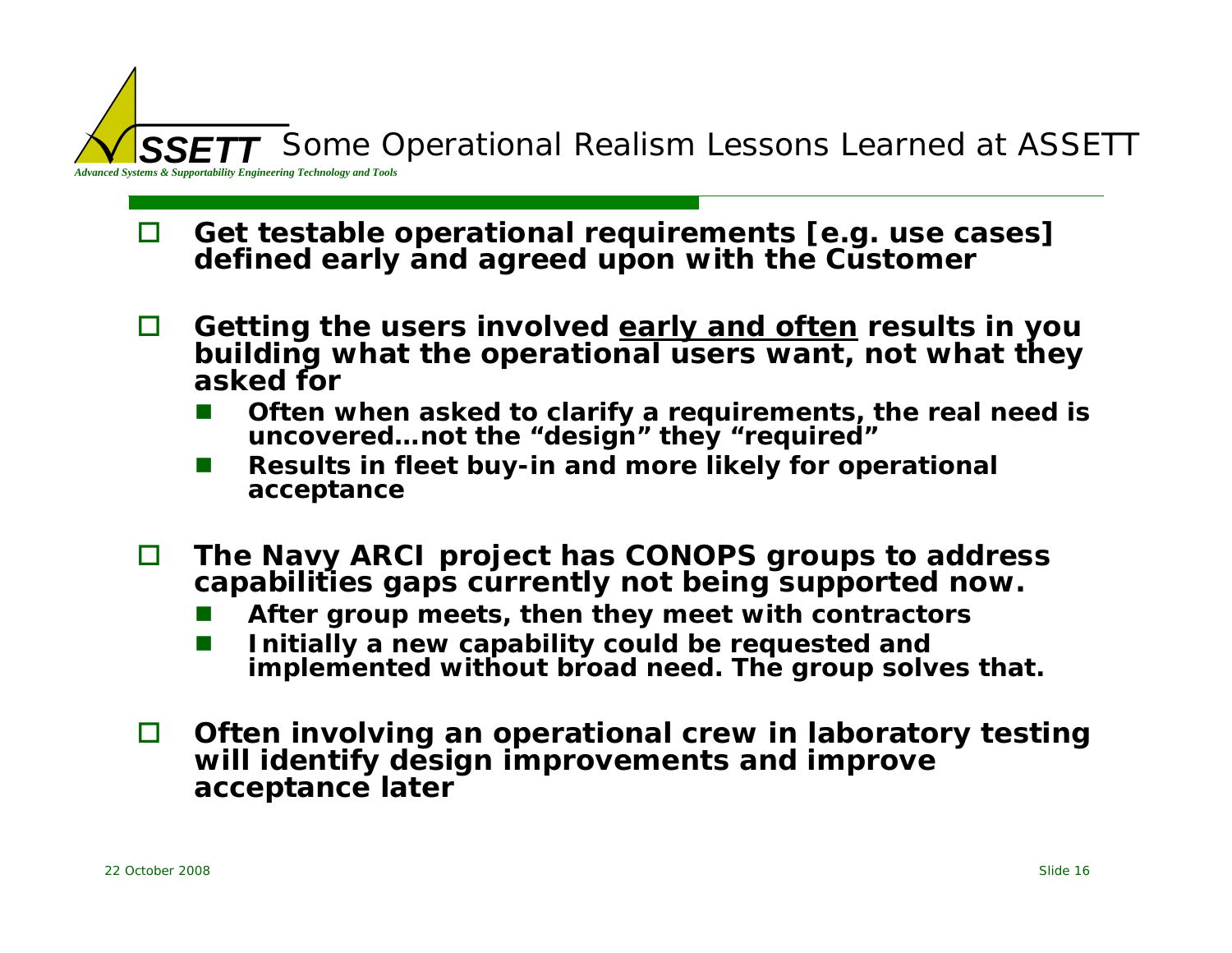![](_page_16_Picture_0.jpeg)

- **1. Incorporating operational realism early will result in building something that be used and verified in DT&E and OT&E**
- **2. A methodology exists and is being performed by contractors that addresses operational realism early in the design process**
- **3. Conducting the operational modeling, designs, and technology trade-offs will result in requirements, strategies, and technology candidates for including in the TES, TDS, and ICD.**

*Systems Engineering provides a structured approach to managing the technical solution over the full life cycle from concept to deployment to retirement…*

*…Test and Evaluation complements this approach with support for defining requirements and integration planning…and conducting many levels of integration tests with systems engineering support to achieve customer acceptance of a system…*

*Advanced Systems & Supportability Engineering Technology and Tools*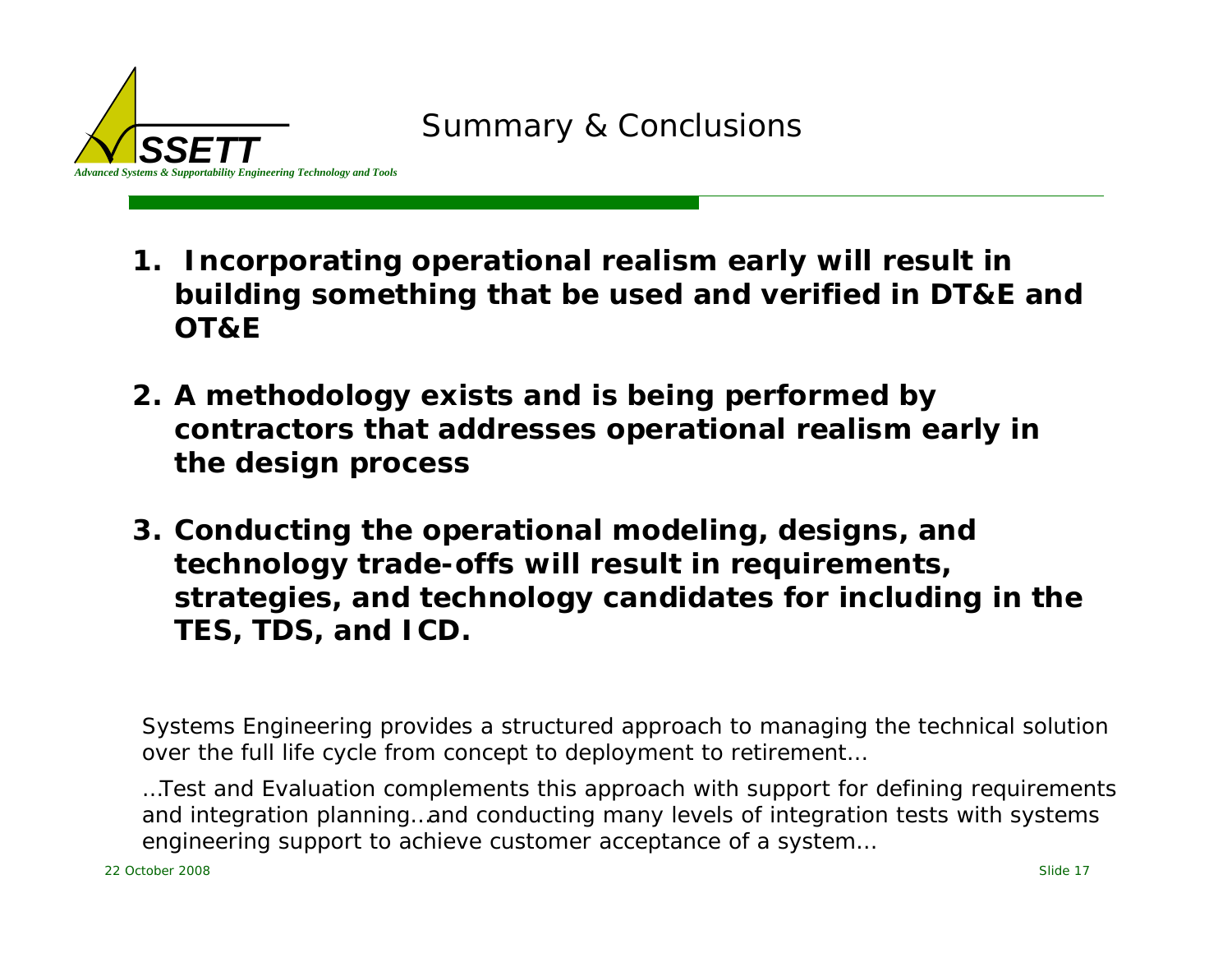![](_page_17_Picture_0.jpeg)

![](_page_17_Picture_1.jpeg)

![](_page_17_Picture_2.jpeg)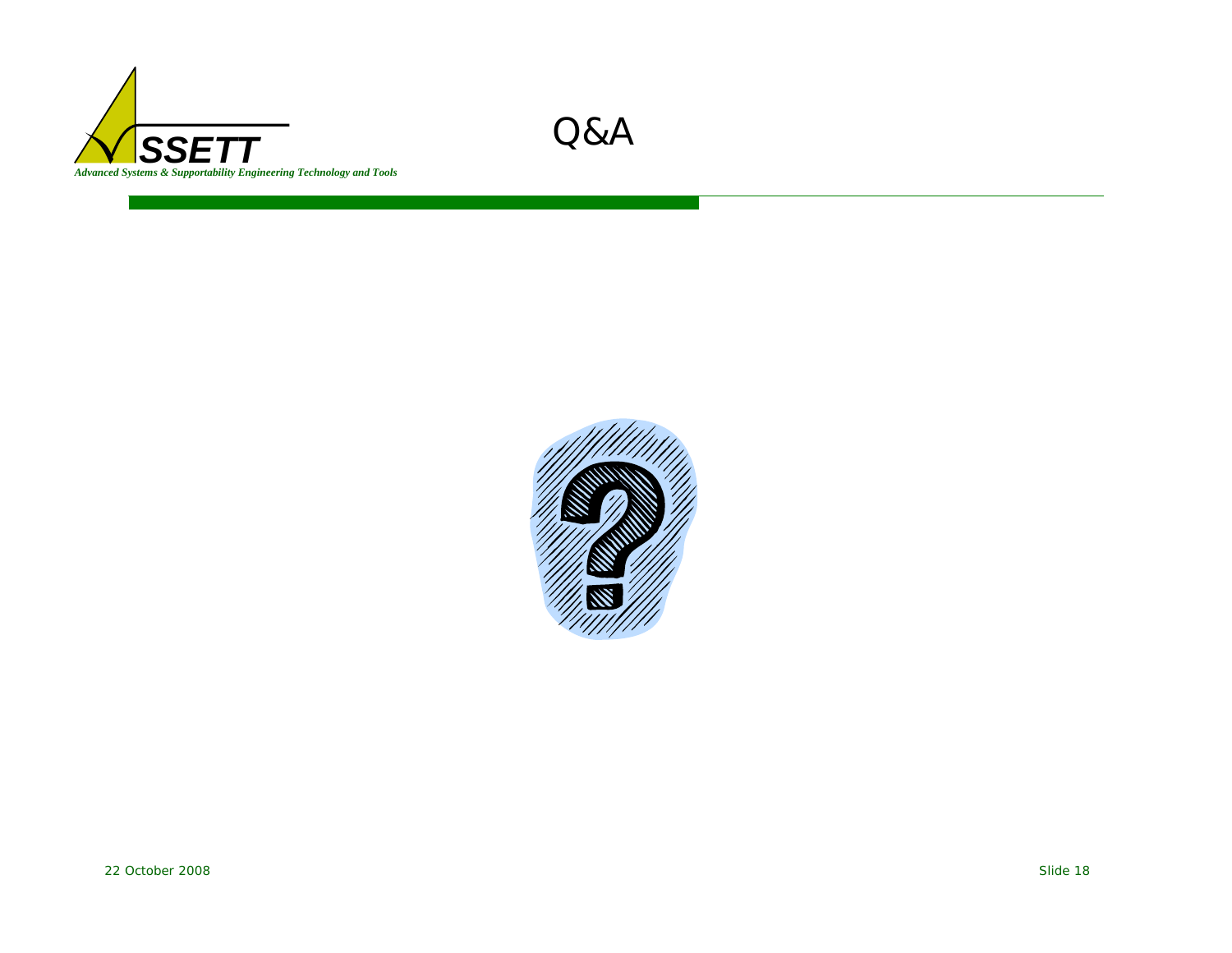![](_page_18_Picture_0.jpeg)

#### **Implementing a Methodology to Incorporate Operational Realism in CONOPS & Testing**

*Session: Test and Evaluation in Systems Engineering* 

Operational realism, a key piece of an Operational View in a System Architecture, is today being implemented as part of a Double Helix Methodology. The methodology, developed, tested, and validated by the DARPA Army Command Post of the Future is being used by ASSETT for a future Navy Combat System of the Future. The methodology incorporates iterations of CONOPS and Technology trade-offs using Subject Matter Experts (SME), web exercises, interviews, team experiments, and display simulations in developing and testing evolving conceptual system designs prior to a system acquisition. This presentation will identify how ASSETT Inc. has successfully implemented this approach within its system engineering process and how it will eventually lead to better acquisition development and test strategies.

The Double Helix Methodology and the CONOPS/Technology Trade-offs: In the 2008 NDIA DTE Committee Study Task Report, one of the key findings/recommendation was "to include operational realism in early phases of acquisition of a new system during generation of the CONOPS, ICD, TDS, and TES". Our Mission Driven Design process uses the Double Helix Methodology, beginning with a conceptual CONOPS and an eye for the future. New automated capabilities are envisioned based on a decision centered design approach to defining tasks, their sequence, and any associated time constraints. The CONOPS is synchronized iteratively with the technology team to address the CONOPS expectations for the future technologies & promising capabilities. From mission phases in operational scenarios, many different uses cases can be defined to test this new operational realism in DT&E and OT&E.

Outputs of the Approach Feed System Capabilities and Strategy Documents: The new capabilities, technologies, and mission driven conceptual designs will derive requirements to be captured in the acquisition development and testing documentation. This presentation will provide an insight into the methodology, the Decision Centered Design process that drives the operational and system architecture views, how the decisions are used in defining the tasks and events in each evolving CONOPS/Technical iteration, and how the Testing & Simulations of the HSI displays using operational personnel will focus the designs for a system to be acquired.